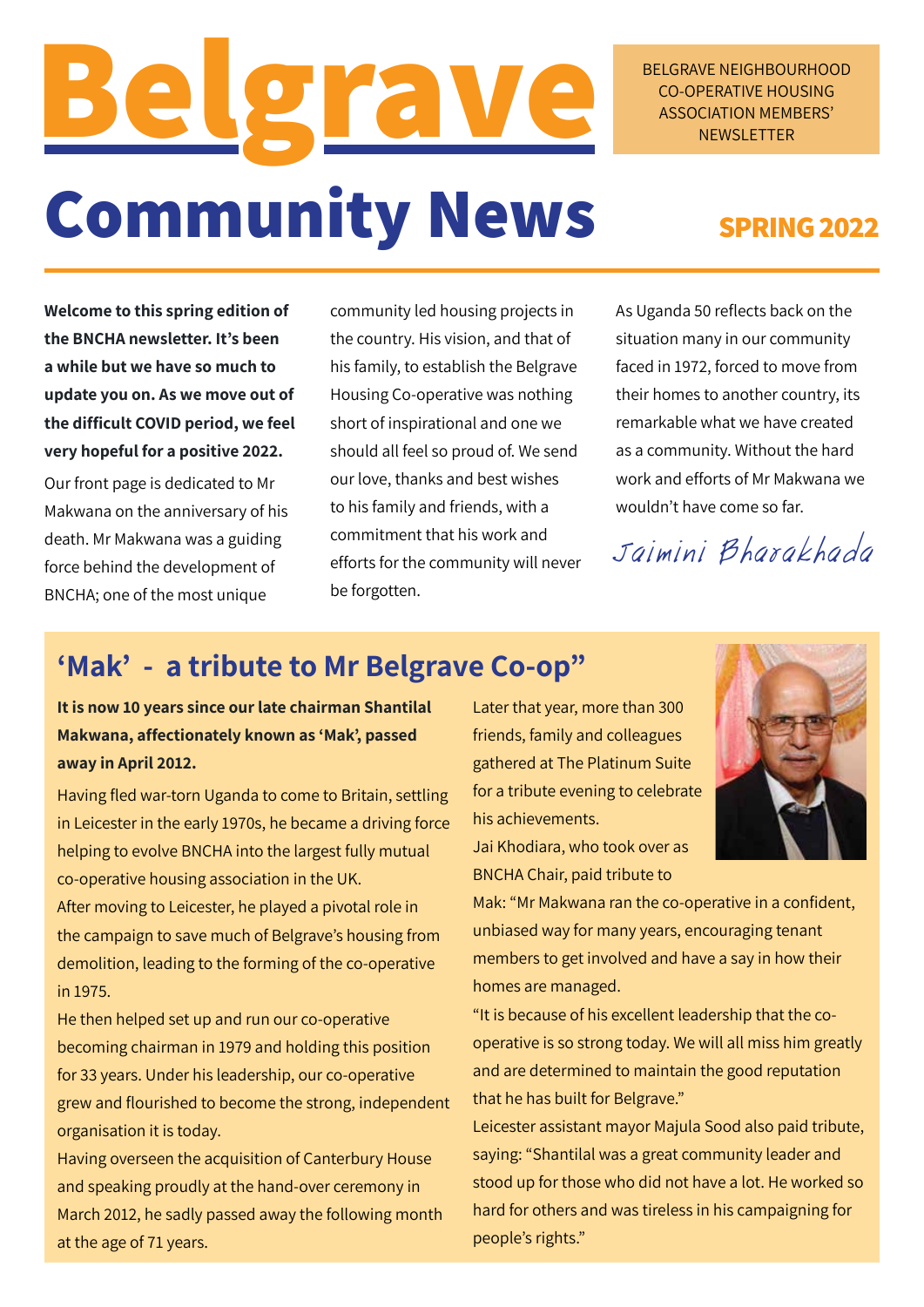#### Inside this newsletter you will find

- **An Update from your Chair and the** BNCHA committee
- An Update on staff working for BNCHA and their roles
- $\bullet$  An update on our exciting Home Improvements programme
- **C** Some reviews of our policies and our work contractors
- l Uganda 50
- **C** Meetings held at Canterbury House and Loughborough Cottages
- Our Spring get together and some proposed rule changes
- **C** Key Contacts

### Hello from **Jaimini Bharakhada,** Chair of BNCHA

## Family. Community. Diversity. Culture. Unity. Empowerment. Respect.

**These are not just words but a reality that BNCHA is heading towards. 16 months ago, when I became your Chair, I pledged to not only improve the homes you live in but to also help improve the health and wellbeing of the BNCHA family. Whilst things can sometimes take time, here are some of the things I am proud to be say we have made happen.**

We have employed 4 new members of staff to support BNCHA members and their families (full details on pages 4&5). These are

- A full-time Tenant Support Worker who is there to help solve issues for individual tenants
- A part time Warden post for Loughborough Cottages to support the community there.
- A Security Guard for Canterbury House and for our members in the nearby area to address some of the anti-social behaviour people were facing.

● A Member Engagement Officer to ensure BNCHA committee hears the views of our members about the work we do.

We have listened to your concerns about repairs and have undertaken a review of all our contractors who do our repairs and made changes to improve our service.

We have put in place a brilliant home improvements programme to help deal with some of the long-standing issues people have faced. The next 3 years should see great improvements to your homes.

We have put in place a communications programme to help ensure we talk to you in the right way. We are setting up a Youth Forum to engage with our younger people, and hope to work with them to develop our social media presence. We have also had meetings with Canterbury House and Loughborough Cottage members to help us start to address their needs.

Much has been achieved in setting the foundation for the future of our coop, a coop that



you can be proud to be a part of. This is just the start - there is still so much for us to do. But as always with your love, trust, support and blessings we are most definitely moving in the right direction.

Please also note my contact details below. I'm happy for any member to make contact with me about your concerns. I am here to help you.

## Jaimini Bharakhada

**Chair of Belgrave Neighbourhood Co-operative Housing Association**

**M: 07817 643492 E: Jaimini.B@belgravecoop.org.uk**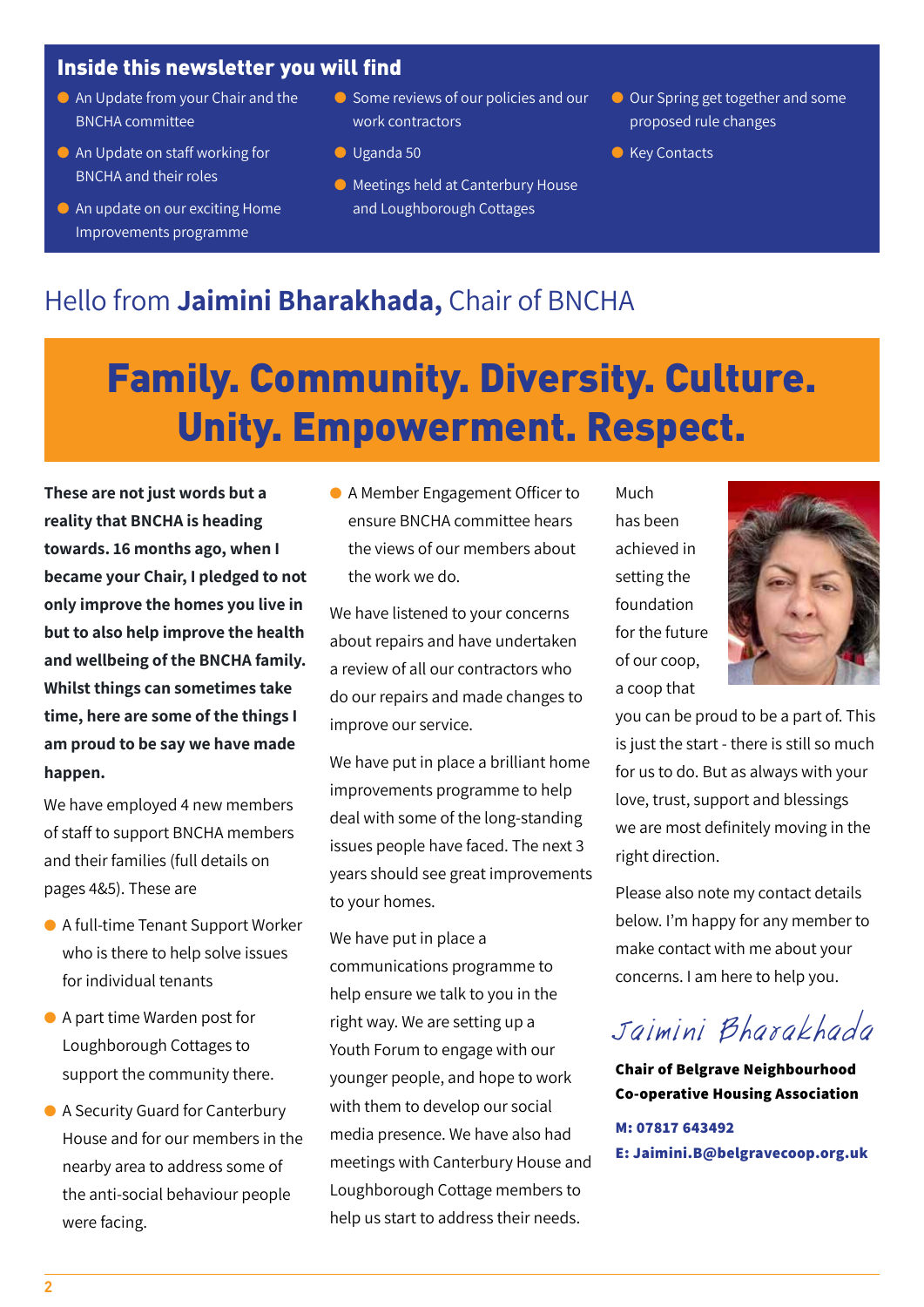## **2021 Events**

## **Our AGM**

**In late September we held our annual AGM and we think it was a great success. The pictures below were testament to a great event …**



## **Lord Mayor of Leicester Visit**

**On Sunday November 7th we were very honoured to host a lunchtime visit by the Honourable Lord Mayor of Leicester Councillor Deepak Bajaj to our Loughborough Cottages housing scheme. The event was organised by BNCHA committee member Dr Pramod, as well as the lovely lunch provided by the Lions Club of Leicester. A great afternoon was had by all.**

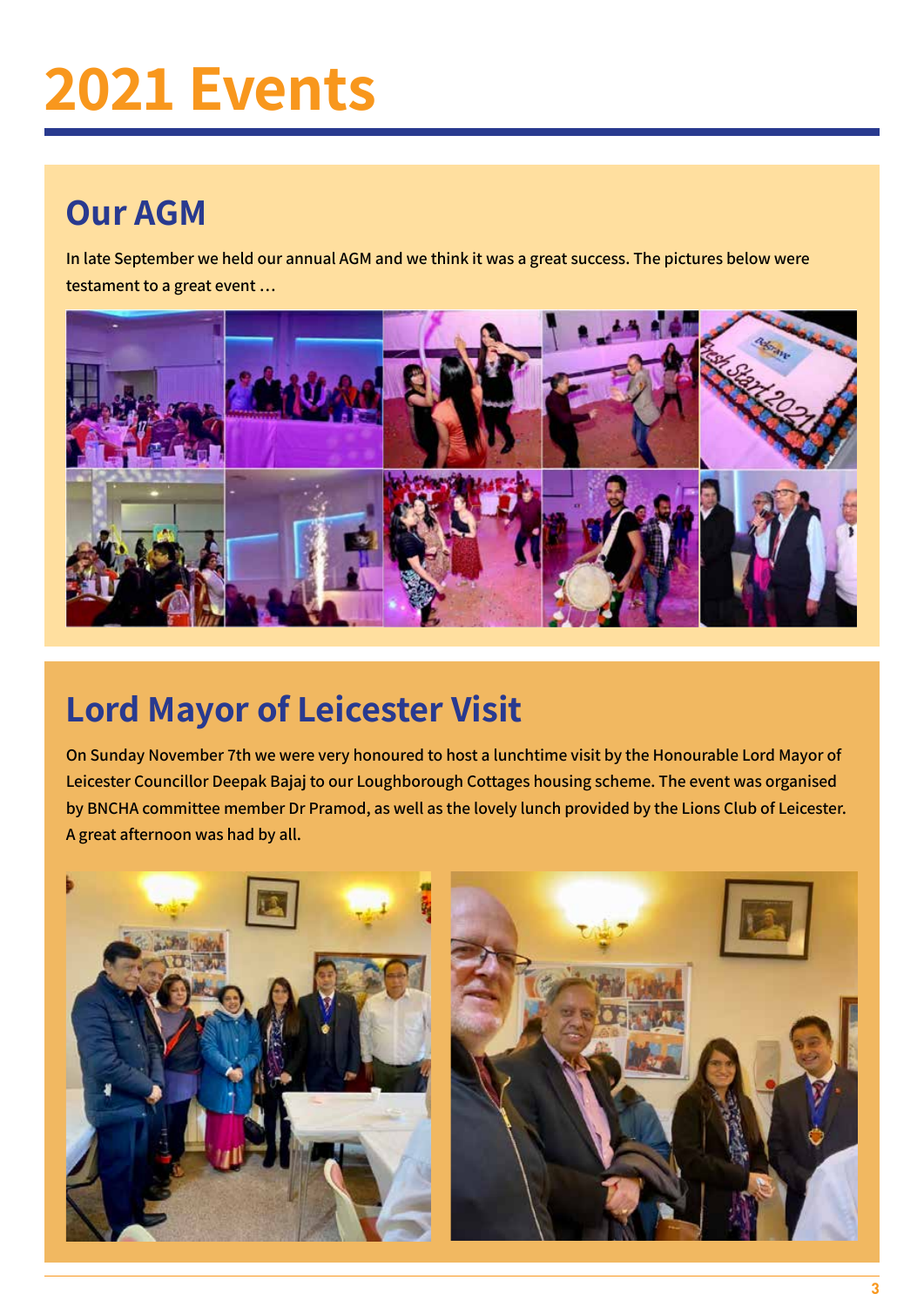## **New staff working for BNCHA**



#### Member Engagement Officer

#### **Rupal Rajani BNCHA Staff Member**

**Rupal joined in February as Member Engagement Officer. Her role will be to support the BNCHA committee to make connections with all our members and their families to ensure that your views are heard within the organisation. This will include:** 

- Direct communications with BNCHA members to get their views on issues
- Gathering information about BNCHA members', such as how they wish to be communicated with and whether they have special needs that we need to address to help them to be involved
- Contacting BNCHA members to find out their views about the repairs and other services to ensure that their individual needs are being properly addressed and to gather general information that could improve services
- Being involved with the BNCHA community and other events and workshops aimed at involving BNCHA members in improvements for the local community.



#### Belgrave Member Support Officer

#### **Devi Sunda Pinnacle Staff Member**

**Devi joined the Local Pinnacle team as the Member Support Officer working exclusively with Belgrave Co-op tenant members. Devi will be supporting members on a range of issues that look to improve the health-wellbeing and welfare of members. This will include:**

- Regular contact with tenant members to identify issues they might need help with.
- Receiving referrals from other Pinnacle colleagues and BNCHA committee members who may need help to maintain positive health and well-being.
- To help and support tenant members sustain and maintain their home and live independently.
- Carry out tenant member needs and risk assessments and deliver mutually shared support plans.
- Signpost and where needed directly access services that improve tenant members quality of life.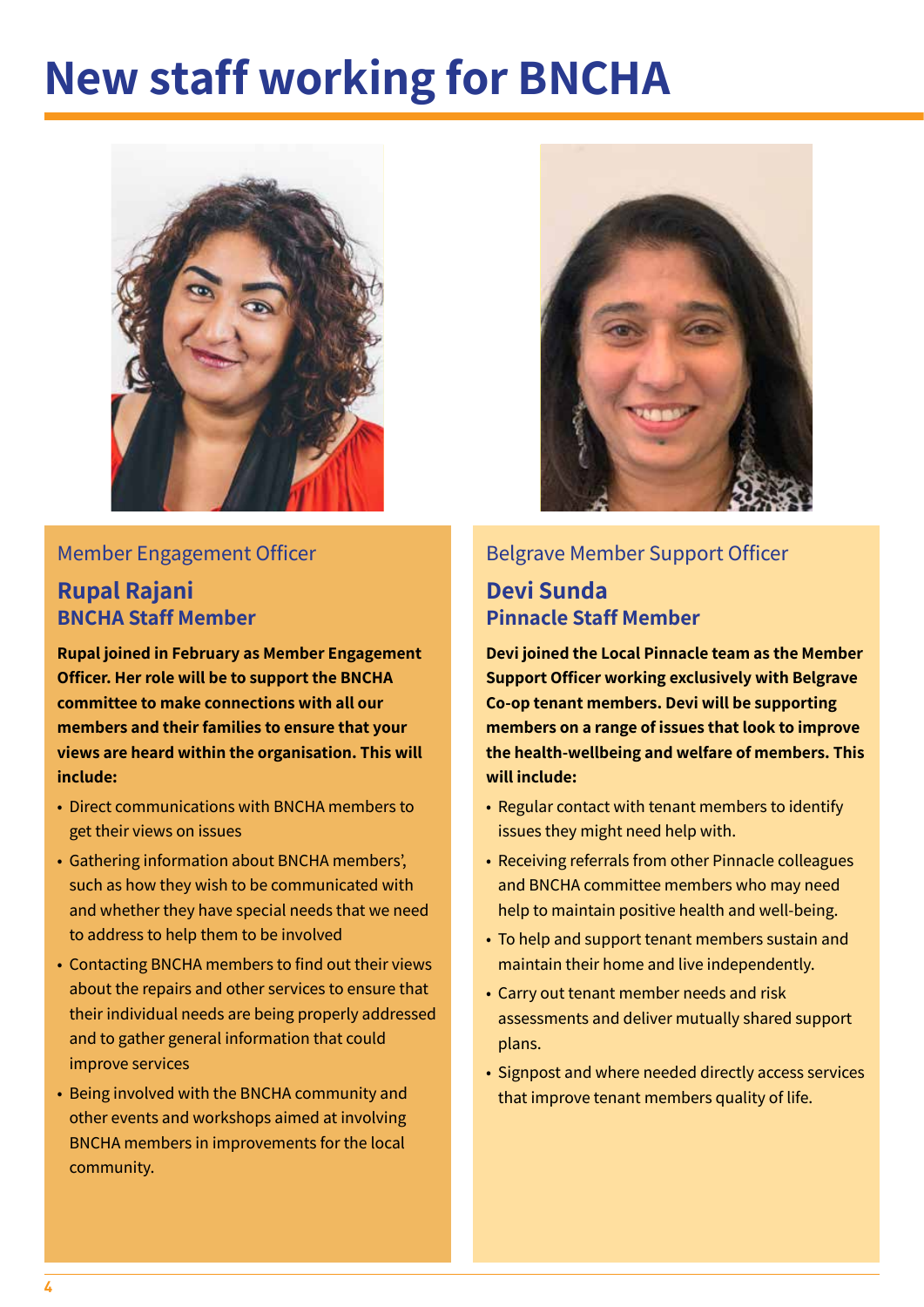

#### Loughborough Cottages on-site Warden

**Janki Joshi Pinnacle Staff Member**  starts 18th April 2022

**Janki joined in March 2022 as the on-site warden at Loughborough cottages working 20 hours per week. The role is to support some of Belgrave's most vulnerable tenant members by being the first point of contact for Loughborough Cottages residents in accessing Belgrave and other agencies services.**

As the independent support on site, Janki will be carrying out support plans that are reviewed regularly to ensure that we are responsive to changing needs. Working closely with the residents at Loughborough Cottages Janki will be arranging activities and events that promote positive wellbeing and improve social well-being. In addition, Janki will be carrying out regular checks as part of our building health & safety requirements so that your homes and the scheme is a safe place that is fully compliant.



Canterbury House Security/Concierge **Officer** 

#### **Amrita Laxmi Kanda Pinnacle Staff Member**  starts 1st April 2022

**Amrita joined the team in March 2022 as the security officer at Canterbury House working between 7.00pm-2.00am 7 days a week and comes with a wealth of experience in looking after tenanted properties. Amrita's overall duty will be to provide building/estate security and offer low level support to our tenants primarily around Canterbury House and but also within a local geographical area. Some of the key features of the role are to :**

- act as an initial point of reference for service users, visitors, and external agencies while on duty.
- implement night security systems, ensuring overall safety and security of the housing service and respond to faults as discovered.
- patrol the immediate geographical location to maximise the safety and security of the building and service users.
- monitor access to the services and visitors and log and report incidents and antisocial behaviour.
- monitor CCTV systems throughout her shift.
- conduct relevant Health and Safety checks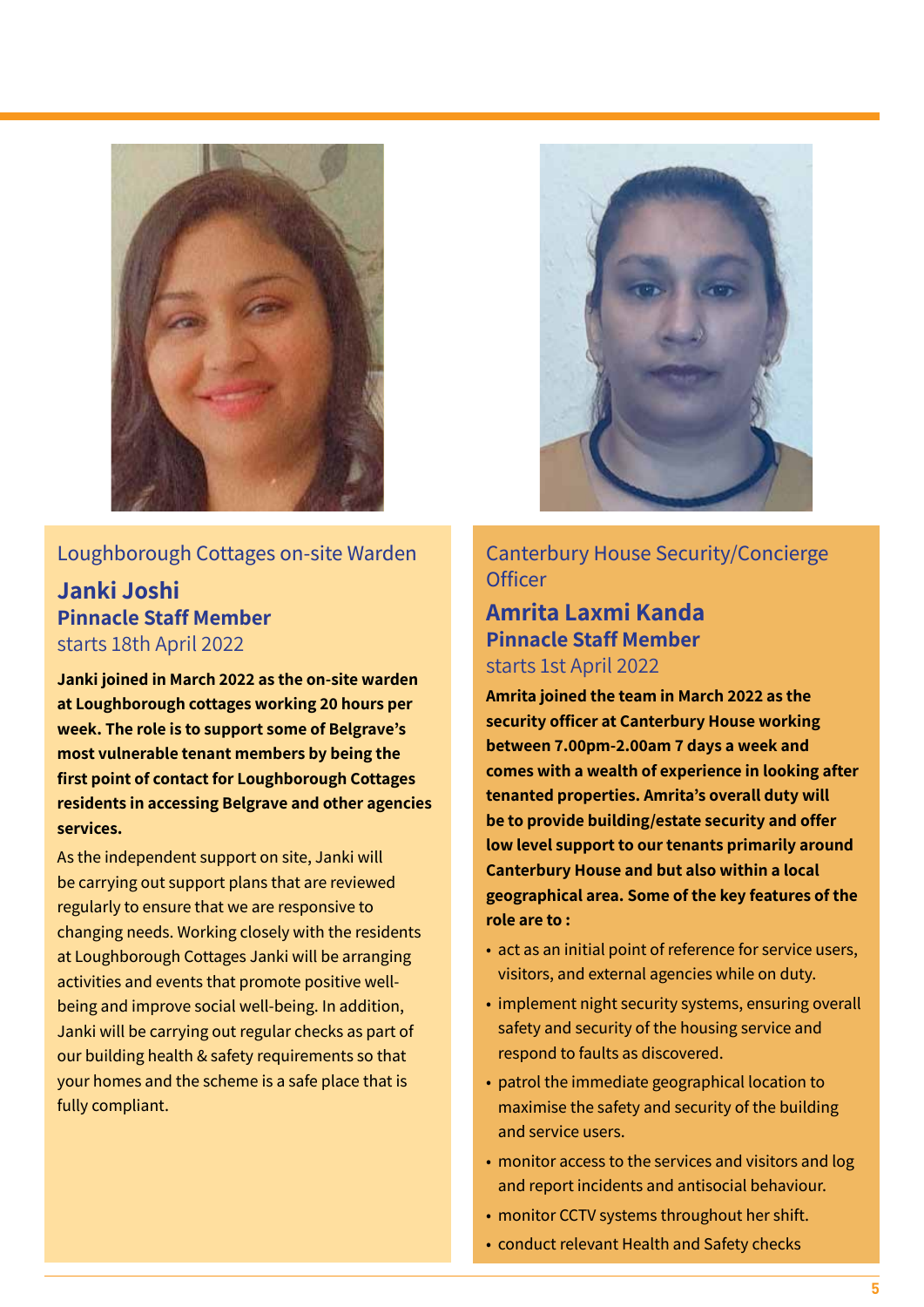## **Major improvements planned**

**BNCHA committee have approved the 2022/23 budget plans to deliver a range of major improvements to your homes. Pinnacle, our service provider, will be in touch with you as the programmes are being delivered to arrange survey and works access.**



#### **Kitchen and Bathrooms**

We have commenced the kitchen and bathroom renewal programme that will mean everyone will have their kitchen and bathroom renewed over the next 3 years. Surveys are already taking place and the programme starts in the next few months.



#### **Major Canterbury House refurbishments**

Canterbury House has needed significant investment for many years to upgrade parts of the building. So, as well as the kitchen and bathroom renewal programme, residents in Canterbury house will also see internal and external improvements, including heating upgrades.

#### **Loughborough Cottages**

Following a recent joint visit with Pinnacle surveyors and the BNCHA committee members, a range of internal and external works have been identified and approved. We are just waiting for quotes for the works to come in and then we will directly liaise with residents with the details and timescales of when the works will commence.



#### **Communal Decoration/Flooring**

All our internal communal areas and flooring have been included into a Co-op wide communal improvement programme. This includes renewing the flooring and repainting the communal areas.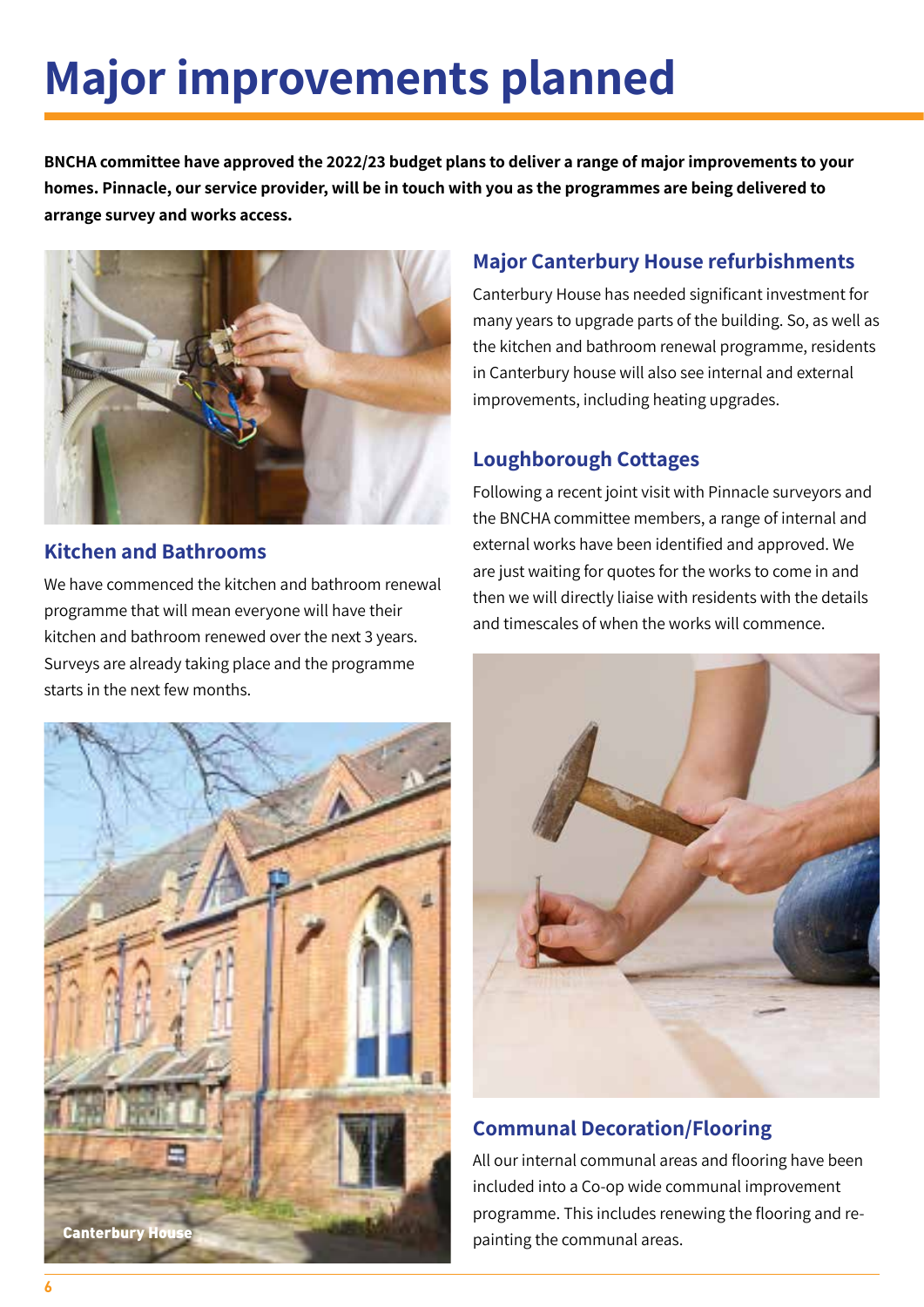

#### **Structural works**

After surveying properties that suffer from historic structural defects, we have approved a programme to carryout major structural stabilisation works to address this issue to protect homes and improve the quality of life for those members.

#### **Window replacement programme**

Building on the initial window replacement programme that tackled the issue of blown windows, we have approved plans to renew all the windows and doors to all the remining BNCHA properties.

#### **Social Housing Decarbonisation Fund**

Some FANTASTIC news! Pinnacle, on our behalf, submitted a bid to the government for monies to help address some of the poor energy efficiency issues affecting our properties. We are very pleased to confirm that our bid has been successful, and we have been awarded nearly £500,000 to carry out works to an initial 38 properties.

The works include internal/external insulation and will start in May 2022 and will be completed in a year. The grant pays for about 66% of the total cost, while BNCHA will pay for the rest of the cost.

There is also a second bidding round for more funding about to open and we have approved for Pinnacle to submit a further much larger bid which potentially could bring in a lot more grant to be spent on your homes to improve their energy efficient over the next 3 years from 2023.

**Many thanks to Pinnacle, especially Nathan Pemberton, for their hard work on this improvement programme.** 

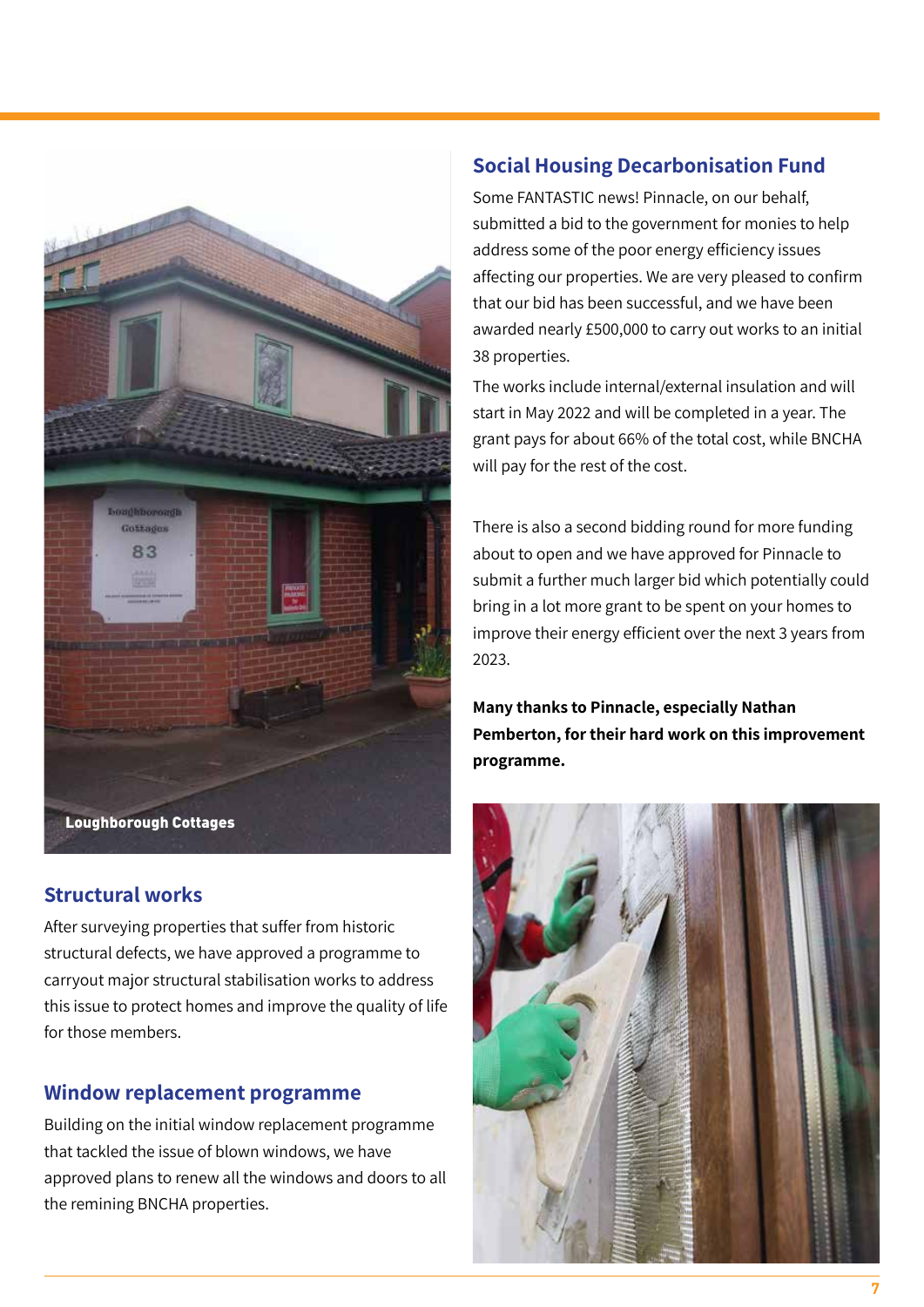## **The Management Committee shaping up for Belgrave**

**Since Belgrave Co-op's members elected the new management committee at the AGM in October 2021, the committee (Jaimini, Ketan, Kay, Manish, Ann, Jorubhai and Dr Pramod) have been working hard to ensure that Belgrave's tenants receive the best possible services.**

Some key issues we have been addressing (many of them referred to elsewhere in this newsletter) include:

- $\bullet$  Dealing with increasing numbers of repairs and other cases where tenants have contacted us about problems that have arisen
- **.** Working with our service providers Pinnacle to improve how services are provided. We have agreed a new Repairs Policy that will enable our members get more of their repairs done with more focus on what our tenants need and want. We are working with Nathan Pemberton from Pinnacle, who has taken over managing the repairs service, and he is gradually assessing works that need doing on all our homes.
- l A key part of this has been that Pinnacle have successfully applied for about half a million pounds from Government funding to address environmental efficiency. It is also planned to apply for a further £2 million from the same Government funding. These measures will lead to our members reducing their fuel bills at a time when the costs for gas and electricity are going up.
- **•** Producing a Damp and Mould Policy. We have been aware that we have a small number of homes that suffer from damp and mould. Previously these problems were ignored and any repairs work done on these homes was (literally in some cases) papering over the cracks. Our aim is that the new policy will address these problems over time. All households will get a copy of this new policy.
- Working on an "Active Membership Strategy" to make sure that all our members can have an input into how the co-op functions. Our employment of Rupal Rajani as our Member Engagement Officer means that we will be out in our community talking to you about your views and issues much more than we have done previously.
- Working with the Leicester Action for Mental Health Project (LAMP) to ensure that tenants who have particular health challenges are able to get access to the help and support they need.

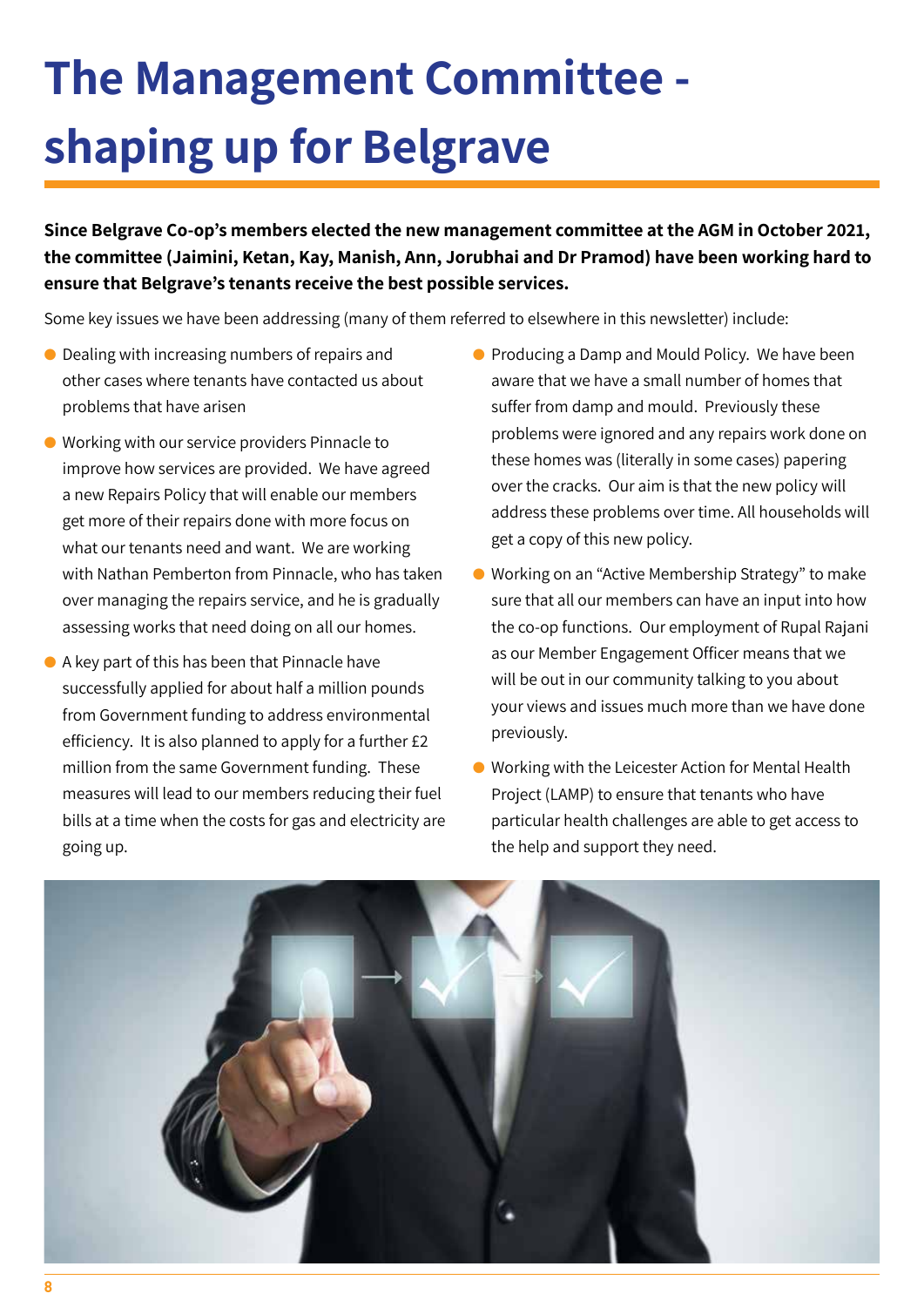

- $\bullet$  Planning various community events and activities for young people, old people and for everyone else. As we come out of the pandemic, we hope that as many of you as possible will join us in our forthcoming Spring celebration.
- $\bullet$  Maintaining the behind-the-scenes systems to ensure that Belgrave Co-op is properly governed. In some ways, this is the more boring stuff. But we have previously told our members about the independent reports that showed how previous committees did not govern the co-op properly; how some former

committee members were just there for their own personal interest; and how previous committees did not focus on getting tenants what they want and need. So, the systems we have set up are vital in ensuring that these things do not happen ever again.

 $\bullet$  Ensuring that the new committee is properly trained so that we can take decisions that will improve the coop and provide our tenants with the quality services, homes and community everyone wants.

### **Ensuring that this good work continues**

The committee wants to make sure we can continue to provide tenants with these quality services, homes and community. Our current rules state that all committee members have to re-stand for election every year. We are proposing to our members that it is pointless to train up committee members to do a good job for our tenants if they could be removed every year at the Annual General Meeting.

Therefore, the committee has taken legal advice from our solicitors and on the basis of that is proposing a rule change to our members which will ensure that:

- $\bullet$  The current seven committee members will all remain in post for a period of three years from the September 2021 Annual General Meeting
- $\bullet$  After that, each year a third of the committee would stand down and their places would be available for election
- $\bullet$  The remaining five places on the committee will be available for other members to put themselves forward for election to the committee (as is the case now).

We will be holding a Special General Meeting to which all Belgrave Co-op members are welcome to attend and vote to agree this rule change on **Friday May 6th at 7PM at the Maher Community Centre.**  The exact text of the proposed change to the rules is available on our website at **belgravecoop.org.uk We hope you will come along and support your committee with this important rule change.**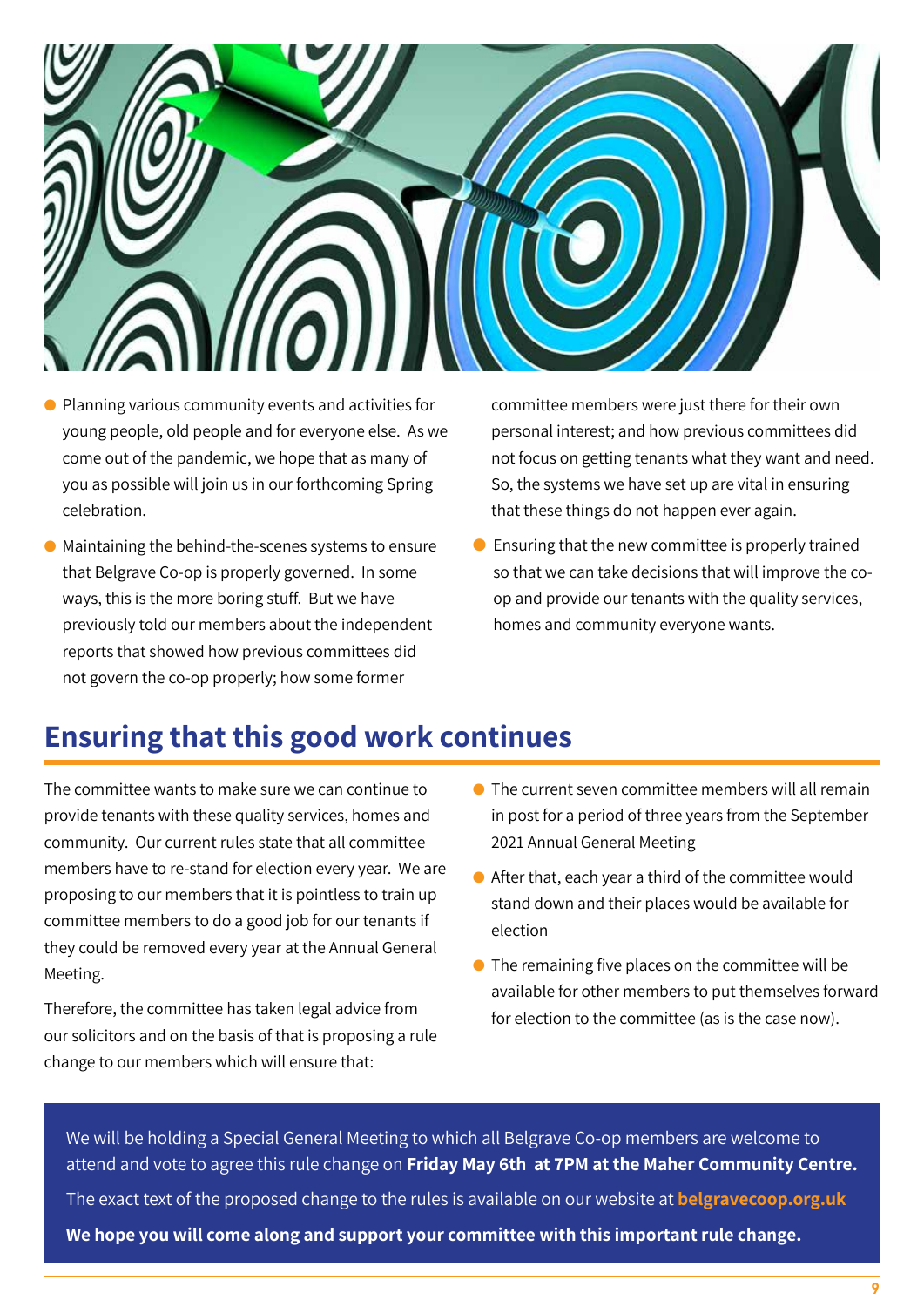

## **How are you feeling?**

**Strange question perhaps! But we are increasingly worried that there may be co-op members or people who they know who are suffering in silence as a result of the COVID pandemic, increasing life pressures or for any other reason. People may be unsure where to turn, and often people don't want to publicly admit that they have mental or physical health problems.** 

#### **Strictly confidential help is at hand if you want it. It often helps just to be able to talk.**

Belgrave Co-op has been working with local charity **Leicester Action for Mental Health Project (LAMP)**  to ensure that our members have access to help and support if they feel like they need it.

LAMP was set up in 1989 to offer free mental and physical health advocacy in Leicester. Their service is completely confidential and non-judgemental. LAMP's advocates are:

- $\bullet$  Someone who can be at a person's side at a time when they are most vulnerable, and at a time when their life can be both overwhelming and confusing.
- $\bullet$  There when people are least able to deal with a complicated health system.
- $\bullet$  A supportive friend who can help people take control and plan for the future and help them manage their future wellbeing.
- $\bullet$  Someone to listen and guide and support and plan for meetings and reviews.
- $\bullet$  On hand to help with writing letters to health professionals on people's behalf or signposting to other services and ensuring their needs are properly considered and their rights upheld.

LAMP advocates are not employed by the NHS or any other healthcare provider and are independent of Leicester City Council and Belgrave Co-op. If you contact LAMP either for yourself or for someone you know, we will not know about it, unless you ask them to contact us on your behalf.

LAMP can be reached via telephone on **0116 255 6286**  selecting the advocacy option, or go to their website and complete a referral request for either yourself or someone else **www.lampadvocacy.co.uk/lets-talk/** . Or you can ask Belgrave Co-op, either through getting in touch with us at our office, or through speaking to our service provider Pinnacle and we can refer you on to LAMP.

LAMP's Guajarati explains a little more about the service they can offer **Lamp - Promotional Video (Gujarati) - YouTube - https://www.youtube.com/ watch?v=9TVwPOxAUxY**

**PS.** LAMP also want you to take a trip with them to the moon between 9th and 15th May 2022!!!! For further information go to **www.lampadvocacy.co.uk/ lamp5k**

**PPS.** If you feel like you could offer help to people who might have mental health challenges, LAMP is also seeking mental health first aiders and can provide support to people who want to help. Please get in touch with the co-op if you feel you could offer help.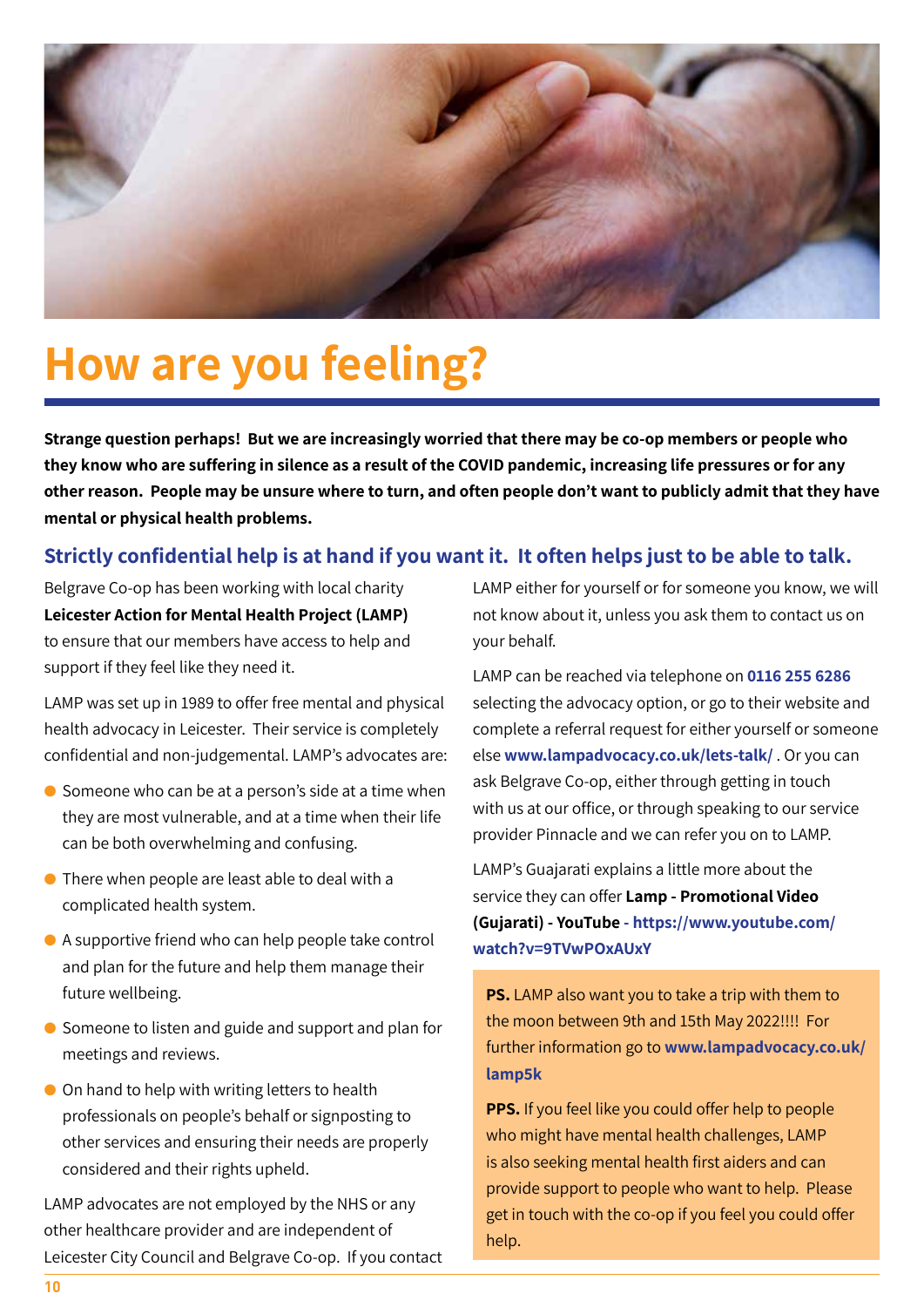## Uganda 50 Our Spring

**This year will mark the 50th Anniversary of the arrival of thousands of Ugandan Asians who were given just 90 days to leave the country by Idi Amin in 1972. Around 28,000 Asian families were displaced. Most of those who had British Passports came to the UK with little more than £50 and a suitcase full of clothes, leaving everything else they owned behind.** 

Even though the city council had published a letter in the Ugandan Argus asking them not to come to the city, most of the Asians settled here in Leicester and most have successfully rebuilt their lives and made it their home. Contributing to its socio/economic success.

What makes this even more poignant for us is that former Ugandan refugee Shantilal Makwana was instrumental in setting up Belgrave Neighbourhood Co-operative Housing Association, in Leicester,

There are many events planned throughout the year to mark the anniversary including an exhibition at Leicester Museum, Performances at Curve Theatre, Sabras Radio and Radio Leicester will be marking the Anniversary and the Documentary Media Centre in Leicester along with our new member engagement Officer Rupal Rajani are creating podcasts, documentaries and archive for the 50th Anniversary. They will be running regular drop-in sessions for you to go and share your story of expulsion with them. Find out more at **www.ug2uk50. org.uk** or follow them on social media Twitter: **@ug2uk50** Facebook: **https:// www.facebook.com/Ugandafifty** and Instagram: **@ug2uk50**

Rupal is also hoping to run some drop-in sessions with BNCHA tenants so watch this space for details or contact her via email **rupal@belgravecoop.org.uk**

### Party – Dhamaka 2022

Friday May 6th at 7pm at the Maher Community Centre **Leicester** 

Our spring party, Dhamaka 2022, is a celebration for BNCHA members after a difficult two years during COVID. The event will be held at Maher Community Centre and full details will be sent in the Post to all our members. Food and entertainment will be provided and transport arranged to get you to and from the venue if you need it. Watch out for your invite in the post.

#### **ANSWERS TO THE QUIZ**

In the previous newsletter, there was a quiz for you to see how well you know about your housing co-op. All returned completed quiz forms were entered into a prize draw at the AGM on 1st October 2021, and the member whose completed quiz form was picked had won the prize of a shopping voucher of £25.

#### **How well do you know your co-op? These are the answers:**

#### **1. BNCHA is:**

Answer: BNCHA is Social housing.

#### **2. BNCHA is a:**

Answer: BNCHA is a fully mutual housing association.

#### **3. BNCHA has how many properties at present?:**

Answer: 300 to 400., BNCHA currently has 378 homes and 1 garage.

#### **4. BNCHA properties are located in:**

Answer: BNCHA properties are located in the Belgrave area,

#### **5. BNCHA is the largest organisation of its kind in England:**

Answer: True. BNCHA is the largest fully mutual housing co-op in England.

**6. Who is landlord for BNCHA?:** 

Answer: All the BNCHA tenants are jointly the landlord of BNCHA.

**7. Who does BNCHA belong to?:** 

Answer: BNCHA belongs to BNCHA tenants. **8. Where is the BNCHA office located?:** 

Answer: BNCHA office is located at 131 Loughborough Road.

#### **9. Who is Pinnacle?:**

Answer: Pinnacle is the Service Provider to BNCHA. Pinnacle provide the services required by BNCHA tenants.

**10. By a tenant having made a £1 payment at the beginning of their tenancy, and having been issued a receipt with the share number on it, the tenant becomes a shareholder of BNCHA:** 

#### Answer: True. BNCHA tenant member is a share-holder of BNCHA.

**11. BNCHA shareholder tenants run the coop by electing a certain number of tenant members to form a committee to represent them:** 

Answer: True. BNCHA Committee can have up to 12 tenant members to represent the tenants of BNCHA.

**12. Shareholder tenants over the age of 18 years interested in joining the committee can put themselves forward by completing** 

#### **a nomination form which is available to all tenants prior to the AGM:**

Answer: True. Any BNCHA tenant member over the age of 18 who would like to represent BNCHA tenant members in the running/ governing of BNCHA and has the required skills, knowledge, experience and the time to offer to the committee can nominate themselves just prior to the AGM to become a committee member for the next committee year.

#### **13. There is no other way of becoming a committee member:**

Answer: False. Between AGMs, a tenant member who would like to represent BNCHA tenant members in the running/governing of BNCHA and has the required skills, knowledge, experience and time to offer to the committee can apply to the committee to become a committee member.

#### **14. BNCHA committee members meet once a month to make decisions regarding the running of the co-op:**

Answer: True. The full committee meeting is normally held once a month in the evening time from 6pm to 8pm. However, special committee meetings (if required) can be called giving at least seven day's notice to the committee members.